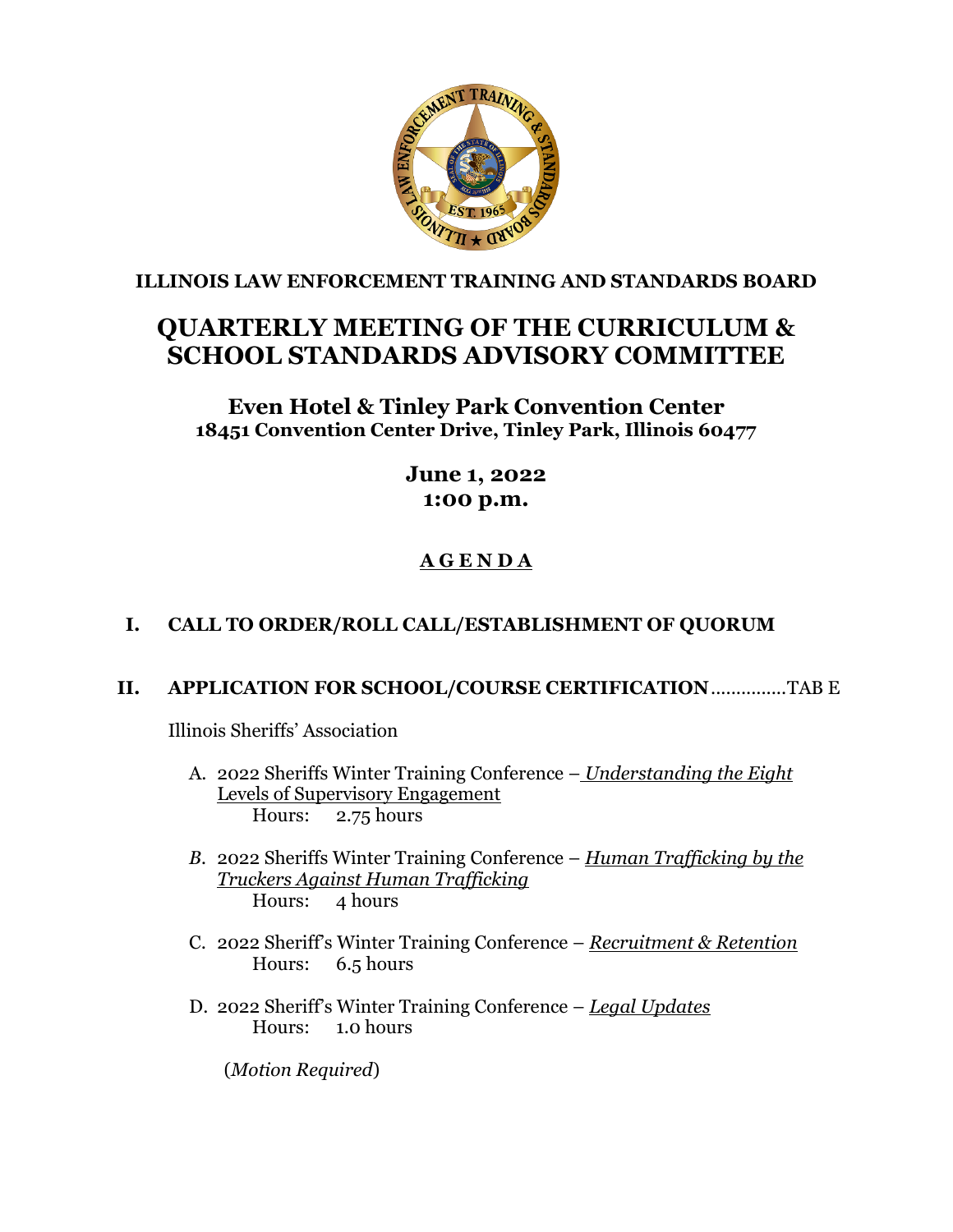#### **III. UNFINISHED BUSINESS**

| A. Basic Corrections Officer 280 Hours<br>(Cindy Jones, UIS)                               |
|--------------------------------------------------------------------------------------------|
| (Motion Required)                                                                          |
| B. Basic Law Enforcement 640 Hours<br>(Cindy Jones, UIS)                                   |
| (Motion Required)                                                                          |
| C. Basic Court Security Officer 240 Hours<br>(Cindy Jones, UIS)                            |
| (Motion Required)                                                                          |
| D. Mandated Firearms Training Curriculum UpdateVerbal Report/TAB N<br>(Chuck Doan, MTU 15) |
| (Motion Required)                                                                          |

## **IV. NEW BUSINESS**

A. Certification of In-Service training courses submitted through…………….TAB E the Mobile Team Units & Executive Institute from March 2022-May 2022. (Paul Petty)

(*Motion Required*)

B. Approval of Lead Homicide Investigators 32-hours…………………………….TAB E Continuing Education Courses submitted from March 2022-May 2022. (Paul Petty)

(*Motion Required*)

- C. Online Transition Course………………………………………………………Verbal Report (Van Muschler, SWIC)
- D. Saulk Village Academy Proposal…..………………………………………..Verbal Report (Dr. Jon Mandrell)